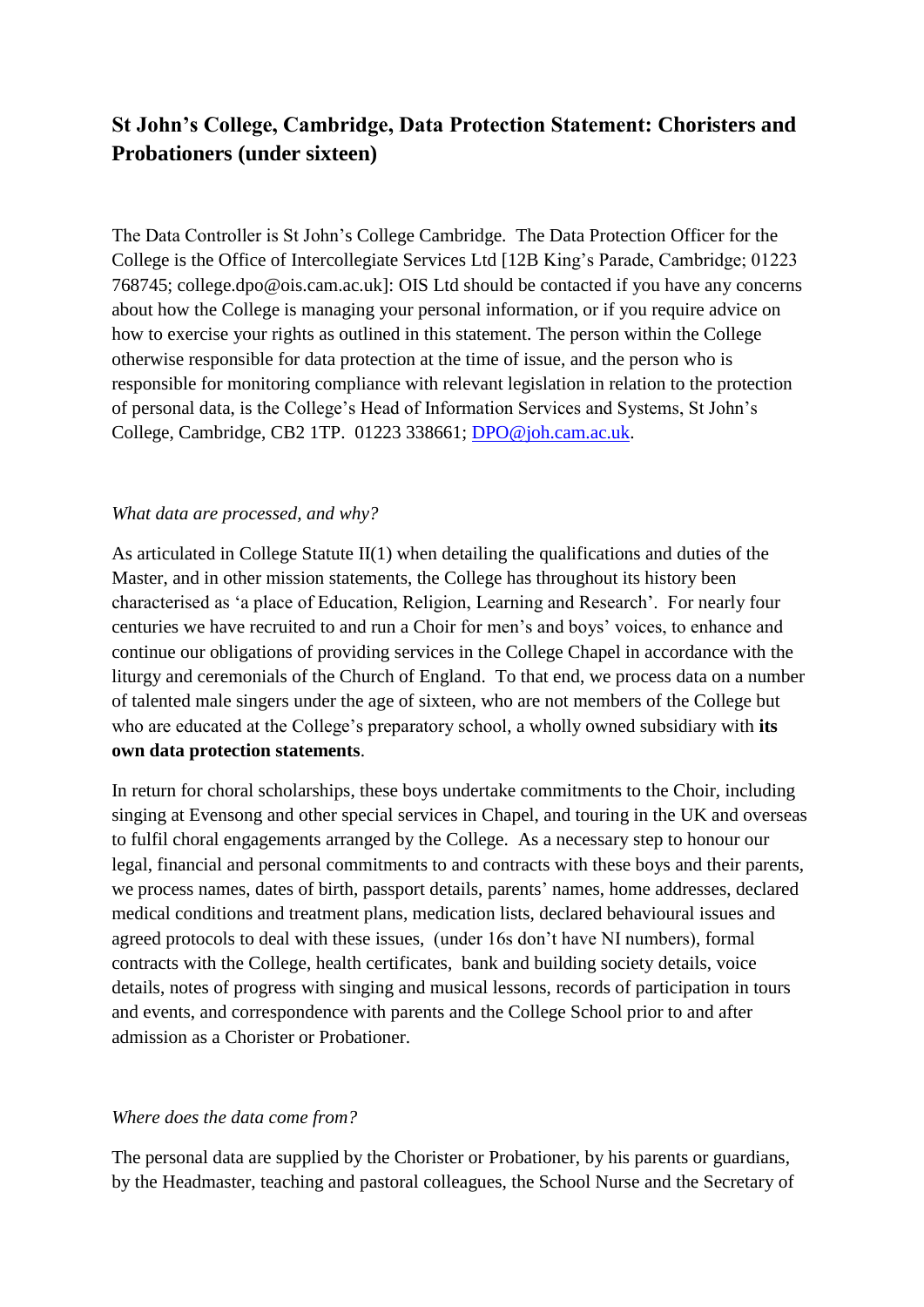St John's College School, by the Chorister's or Probationer's GP and by the Choir's medical advisor.

## *Sharing with Third Parties*

To honour legal commitments and contracts that form part of our obligation to remunerate and care for the Choristers and Probationers, and to make contractual arrangements for Choir events and tours, we share some of this data with the following third parties:

#### The College School.

Members of the College Council's Choir Advisory Committee (comprised of named Fellows, School Headmaster and certain members of the Chapel and Choir Office staff).

Members of the College Finance Department, to enable termly fee payments to be made by electronic transfer, as agreed by parents/guardians.

Banks or building societies, to open accounts, as agreed by parents/guardians.

The Police, in certain cases where Safeguarding issues have been raised.

The local Magistrates' Court, to obtain licences to take boys overseas, as agreed by parents/guardians.

Cambridgeshire County Council, in order to obtain performance licences, as agreed by parents/guardians.

Travel agents, airlines, insurance companies, and tour promoters, in order to make possible Choir tours – the personal information form supplied by the parent/guardian gives permission to share information for tour purposes.

Concert promoters, recording companies and specialist media outlets, for the promotion of performances, recordings and interviews.

Other than in the limited cases of concert or tour promotion, we do not pass any personal data collected to these ends outside the European Economic Area.

## *Retention of data*

Most personal data are deleted or destroyed no later than seven years after a boy has left the Choir. However, in cases where a document lists all the boys, for example, a Magistrates' Licence, we are legally obliged to keep it until the last person on the list to leave the Choir